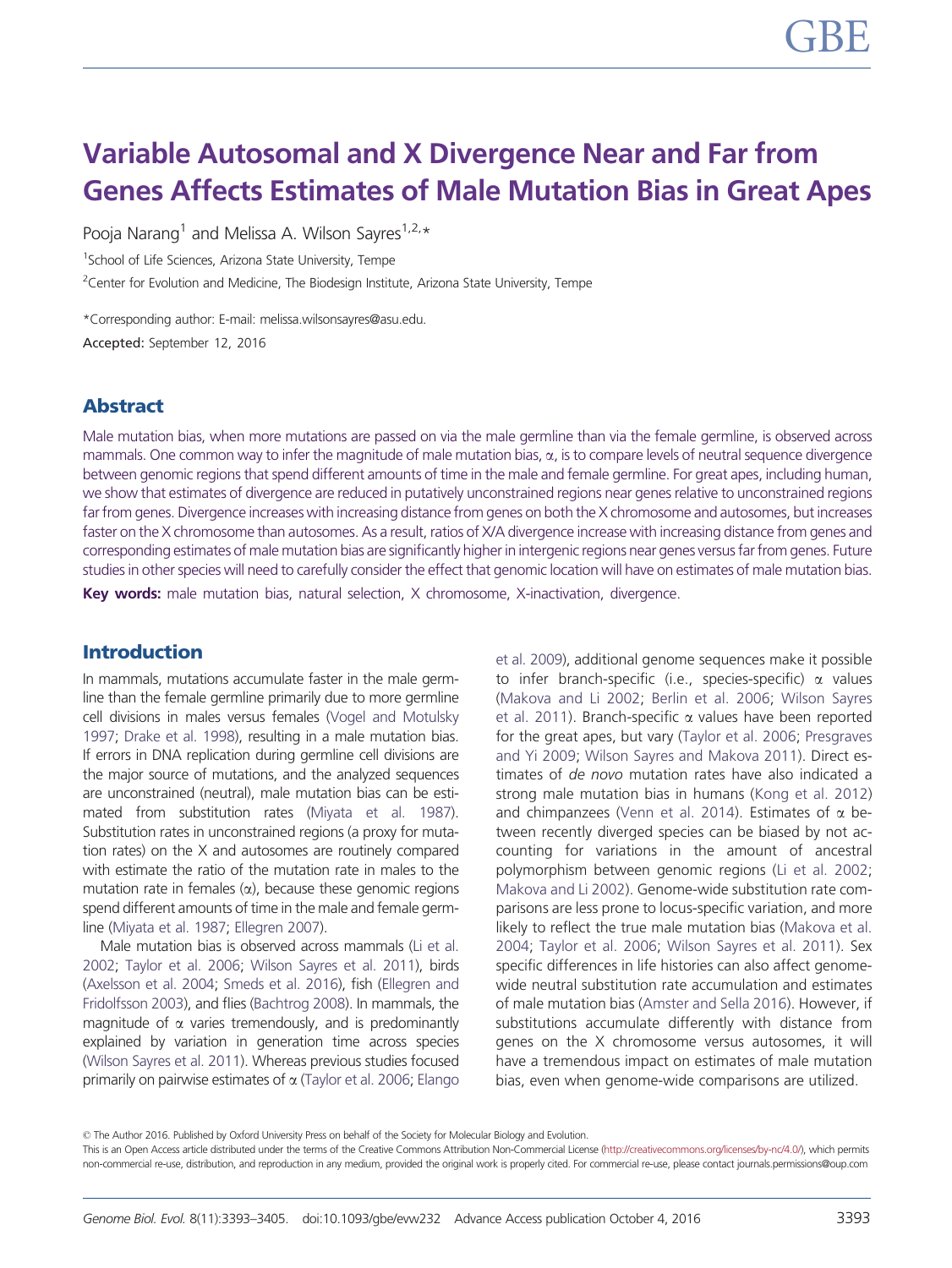Natural selection can affect the evolution of nearby unconstrained region across the genome that is less likely to be separated from the selected allele by recombination. For example, levels of genetic diversity are reduced in both coding genes and the regions around genes, either because purifying selection removes harmful alleles from coding regions and nearby neutral sites are influenced by background selection [\(Charlesworth 2012](#page-11-0)), or because positive selection increases the frequency of beneficial alleles and nearby neutral sites are influenced by genetic hitchhiking [\(Smith and Haigh 1974](#page-12-0)). There has been substantial effort to understand how natural selection has shaped patterns of genetic diversity within populations at putatively neutral sites [\(Nielsen et al. 2007](#page-12-0); [Akey](#page-10-0) [2009;](#page-10-0) [Lohmueller et al. 2011](#page-11-0); [Wilson Sayres et al. 2014](#page-12-0)). Genetic diversity within human populations is reduced near genes and other conserved sequences ([Hammer et al. 2004,](#page-11-0) [2008, 2010](#page-11-0); [Gottipati et al. 2011](#page-11-0); [Arbiza et al. 2014\)](#page-10-0), consistent with background selection or genetic hitchhiking. The X chromosome, in particular, has significantly increased levels of purifying and positive selection versus autosomes in humans [\(Veeramah et al. 2014](#page-12-0)), and it has been shown to be affected by independent strong selective sweeps in great apes [\(Nam](#page-12-0) [et al. 2015\)](#page-12-0). As a consequence, linked selection affects diversity differently on the X chromosome and the autosomes within populations: genetic diversity on chromosome X increases faster with increasing distance from genes than it does on the autosomes across both human and great ape populations [\(Hammer et al. 2010;](#page-11-0) [Gottipati et al. 2011;](#page-11-0) [Prado-Martinez et al. 2013;](#page-12-0) [Arbiza et al. 2014\)](#page-10-0).

Whereas it is known that patterns of sex-linked and autosomal genetic diversity in unconstrained regions of the genome are shaped by natural selection, it is debated whether genetic divergence across the genome is affected by linked selection over long evolutionary times. It has been suggested that linked selection does not affect selectively neutral sites, as recombination over long evolutionary time is expected to unlink selected sites from linked neutral loci [\(Birky and](#page-11-0) [Walsh 1988\)](#page-11-0). A few studies have suggested that selection may affect the accumulation of substitutions and estimates of species divergence in neutral regions [\(Hellmann et al. 2003;](#page-11-0) [Reed et al. 2005](#page-12-0); [Begun et al. 2007;](#page-11-0) [McVicker et al. 2009;](#page-11-0) [Lohmueller et al. 2011\)](#page-11-0), in particular if background selection acts on ancestral polymorphism, especially in species with large ancestral population sizes [\(Phung et al. 2016](#page-12-0)). However, differences in estimates of divergence near and far from genes between the sex chromosomes and the autosomes have not been investigated, nor the effect on estimates of male mutation bias.

Here, we investigate patterns of divergence with increasing distance from genes on the X chromosome and the autosomes in great apes, including human. We analyze patterns of divergence along the genome over the long evolutionary time measured both from the present to the MRCA of great apes, as well branch-specific estimates of divergence, and

make an attempt to correct for differences in ancestral polymorphism between genomic regions. We find that genetic divergence typically increases with increasing distance from genes, and notably that this increase in divergence with distance from genes is faster on the X chromosome than the autosomes. This leads to an increasing ratio of X/A divergence with distance from genes. Consequently, measurements of male mutation bias vary with distance from genes, increasing with increasing distance from genes. Our results suggest that evolutionary forces shape patterns of divergence differently on the X and autosomes in ways that significantly impact estimates of male mutation bias.

## Materials and Methods

#### Sequence Data for Estimating Divergence from MRCA of Great Apes Using Great Ape Population Data

We analyzed data from whole genome sequences of 77 individuals from 11 great ape populations [Homo sapiens (African), Homo sapiens(Non-African), Pan paniscus, Pan troglodytes ellioti, Pan troglodytes schweinfurthii, Pan troglodytes troglodytes, Pan troglodytes verus, Gorilla beringei graueri, Gorilla gorilla gorilla, Pongo pygmaeus, and Pongo abelii] ([Prado-Martinez et al. 2013](#page-12-0)). Genomes were mapped to the human reference assembly NCBI build 36 (UCSC hg18), and variant calling and filtering were performed as previously described ([Prado-Martinez et al. 2013\)](#page-12-0). Loci in the pseudoautosomal regions of the X chromosome were excluded from analyses [\(Prado-Martinez et al. 2013\)](#page-12-0). We obtained nucleotide diversity and divergence values, calculated for callable bases in 20 kbp windows [\(Prado-Martinez et al. 2013](#page-12-0)). We divided regions on autosomes and X chromosome into six nonoverlapping bins of increasing genetic distances from the nearest genes (in centiMorgans), based on the fine-scale recombination map of [Hinch et al. \(2011\)](#page-11-0): ([0–0.05], [0.05–0.1], [0.1–0.2], [0.2–0.4], [0.4–0.8], [0.8–2.0]). We computed divergence for each great ape subspecies along the branch to the MRCA of all great apes [\(fig. 2A](#page-5-0)), meaning all branches cover the same amount of evolutionary time ([Prado-Martinez](#page-12-0) [et al. 2013](#page-12-0)).

We computed 95% confidence intervals (CI) for each bin using the nonparametric bootstrap method, where 1000 replicates with replacement are generated from the observed data for each bin [\(https://github.com/WilsonSayresLab/](https://github.com/WilsonSayresLab/MMB_apes) [MMB\\_apes;](https://github.com/WilsonSayresLab/MMB_apes) last accessed September 24, 2016).

#### Sequence Data for Estimating Branch-Specific Divergence across Reference Genomes

We used the Neutral Region Explorer webserver ([Arbiza et al.](#page-11-0) [2012](#page-11-0)) to extract putatively neutral regions for the hg19 human reference genome, masking the genome for genic regions (known genes, gene bounds, and spliced ESTs), duplicated regions (segmental duplications, copy number variants,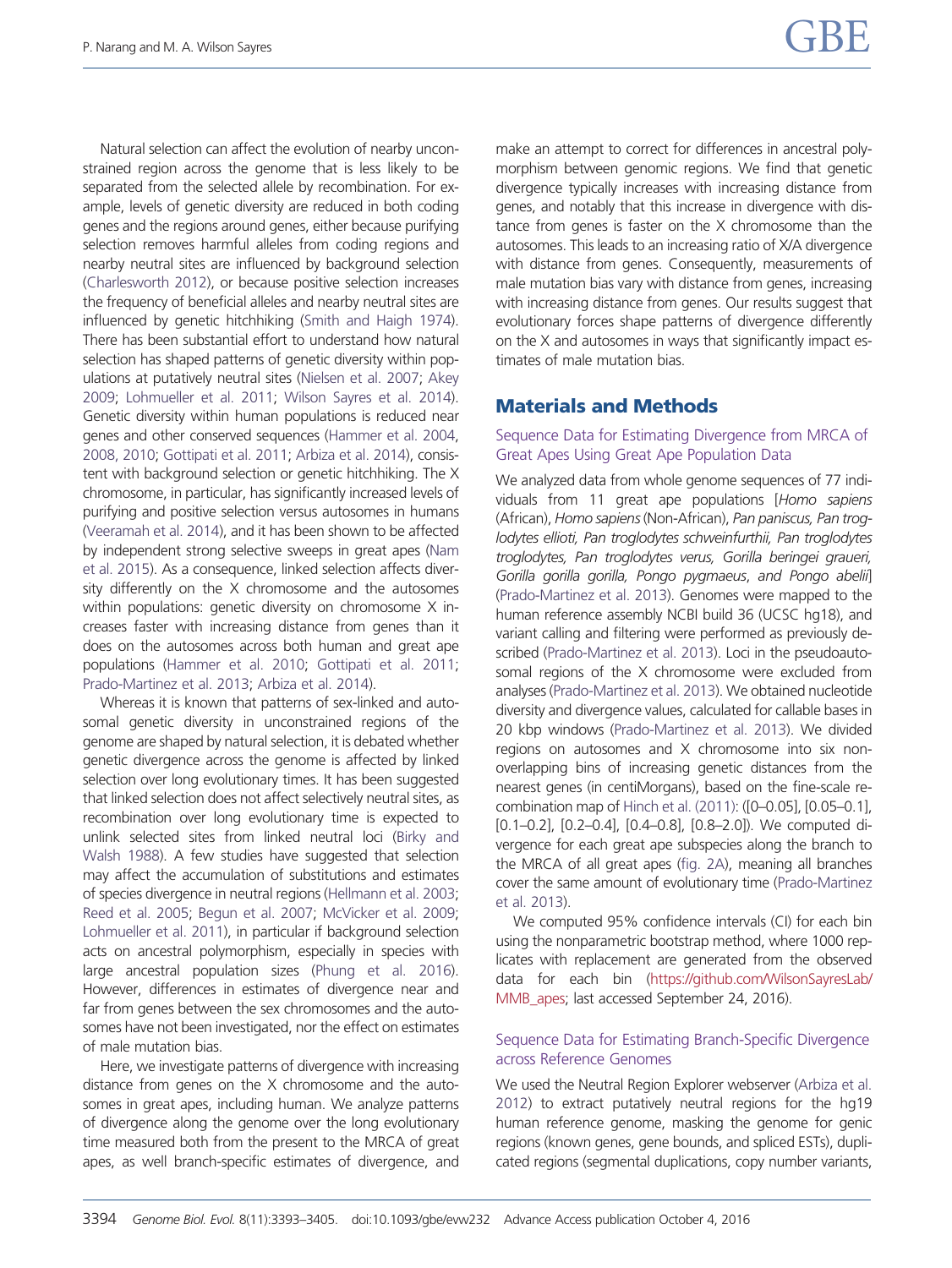and self-chain regions), repetitive regions (simple repeats and repetitive elements) and phastCons (44wayPlacental) [\(Pollard](#page-12-0) [et al. 2010](#page-12-0)). We required filtered regions to have at least 500 contiguous bases to be included in further analysis. Intergenic regions were divided into non-overlapping bins on the basis of genetic distance (in cM) from the nearest gene given by [0–0.05], [0.05–0.1], [0.1–0.2], [0.2–0.4], [0.4–0.8], [0.8–2.0], and physical distance (in kbp) from the nearest gene given by [0–50], [50–100], [100–200], [200–400], [400–800], [800–2000]. Genetic distances were defined based on the HapMap recombination map [\(International HapMap](#page-11-0) [Consortium 2005\)](#page-11-0). We used 100-way multiZ new (hg19) [\(Blankenberg et al. 2011\)](#page-11-0) multiple alignment files (MAFs) for extracting alignments for the filtered regions. For each filtered region we extracted a five-way multiple sequence alignment including the reference genomes of human (hg19), chimpanzee (panTro4), gorilla (gorGor3), orangutan (ponAbe2), and rhesus macaque (rheMac3) using the Galaxy interface [\(Goecks et al.](#page-11-0) [2010](#page-11-0)). In the autosomal regions, number of bases in each bin ranged from 15Mb (closest to the genes) and 700kb (farthest from the genes) when genetic distance was considered, and 6Mb (closest to the genes) and 658kb (farthest from the genes) when physical distance was considered. On the other hand, X chromosome had fewer bases in each bin with base counts ranging from 155kb (closest to the genes) to 3 kb (farthest from the genes) when genetic distance was considered, and 39kb (closest to the genes) to 5kb (farthest from the genes) when physical distance was considered.

#### Substitution Rates Calculation

Alignments in each bin are divided into 5 kb windows and substitution rate is calculated for each window using PhyML software ([Guindon et al. 2010](#page-11-0)). We used the HKY85 [\(Hasegawa et al. 1985\)](#page-11-0) nucleotide substitution model with a transition/transversion ratio in the maximum likelihood framework for calculating the substitution rates. We kept the tree topology constant, and optimized the branch lengths and model parameters. The 95% confidence intervals (CI) for autosomes and X were computed using bootstrap method by randomly selecting windows 1000 times with replacement and computing the mean and 95% confidence intervals from each pseudo-sample.

#### Computing Male Mutation Bias

We used Miyata's framework to estimate male mutation bias [\(Miyata et al. 1987\)](#page-11-0). If most mutations are due to errors during replication then, we can infer that substitutions on the autosomes represent equal contributions from mutations accumulated in genetic males and females because the autosomes spend half of their time in male germline and half in female germline, whereas substitutions on the X chromosome represent unequal contributions from the male and female germline, because the X chromosome spends only one-third of its time in male germline:

$$
A = \frac{1}{2} \mu_{\text{male}} + \frac{1}{2} \mu_{\text{female}},\tag{1}
$$

and

$$
X = \frac{1}{3}\mu_{\text{male}} + \frac{2}{3}\mu_{\text{female}},\tag{2}
$$

where  $\mu_{malo}$  is the mutation rate in genetic males, and  $\mu_{femalo}$ is the mutation rate in genetic females, and X and A represent neutral divergence rates calculated for the X chromosome and autosomes [\(Miyata et al. 1987\)](#page-11-0). Solving the two equations above for the ratio of the mutation rate in males to the mutation rate in females yields,  $\alpha$ , the estimate of the magnitude of male mutation bias:

$$
\frac{\mu_{\text{male}}}{\mu_{\text{female}}} = \alpha_{X/A} = \frac{3\left(\frac{X}{A}\right) - 4}{2 - 3\left(\frac{X}{A}\right)}\tag{3}
$$

We computed X/A divergence ratios along with 95% confidence intervals (CI) for each bin of increasing genetic and physical distance from genes and used the ratios to compute male mutation bias  $(x)$  for each bin along with 95% confidence intervals (CI) as explained in equations (1)–(3).

#### Divergence Estimates in Exons, Introns, and Intergenic Near and Far from Genes

We extracted positions for exonic and intronic regions for both autosomes and X chromosome for human hg19 reference using RefSeq dataset from the UCSC table browser ([Karolchik et al. 2004\)](#page-11-0). We used 100-way multiZ new (hg19) [\(Blankenberg et al. 2011](#page-11-0)) multiple alignment files (MAFs) for extracting alignments for these regions. For both autosome and X chromosome, we extracted a five-way multiple sequence alignment including the reference genomes of human (hg19), chimp (panTro4), gorilla (gorGor3), orangutan (ponAbe2), and rhesus macaque (rheMac3) using the Galaxy interface (Goecks et al. 2010). Mean and 95% confidence intervals for substitution rates were calculated using PhyML ([Guindon et al. 2010](#page-11-0)), as described above.

To compare the divergence in the exonic and intronic regions to intergenic regions, we used the previously aligned intergenic regions obtained for the branch specific estimates using reference genomes above, and merged the regions from bin1 to bin6, from bin2 to bin6, from bin3 to bin6, bin4 to bin6, bin5 to bin6, and calculated the mean divergence and 95% CI for both X and autosome using PhyML ([Guindon et al. 2010\)](#page-11-0), and calculated mean  $X/A$  ratio and  $\alpha$  along with 95% CI ([sup](http://gbe.oxfordjournals.org/lookup/suppl/doi:10.1093/gbe/evw232/-/DC1)[plementary table S3](http://gbe.oxfordjournals.org/lookup/suppl/doi:10.1093/gbe/evw232/-/DC1), [Supplementary Material](http://gbe.oxfordjournals.org/lookup/suppl/doi:10.1093/gbe/evw232/-/DC1) online).

#### GC Content and Divergence Estimates

We used neutral regions on chromosome 8 to examine the relationship between GC content and divergence estimates (independent of distance from genes). We divided the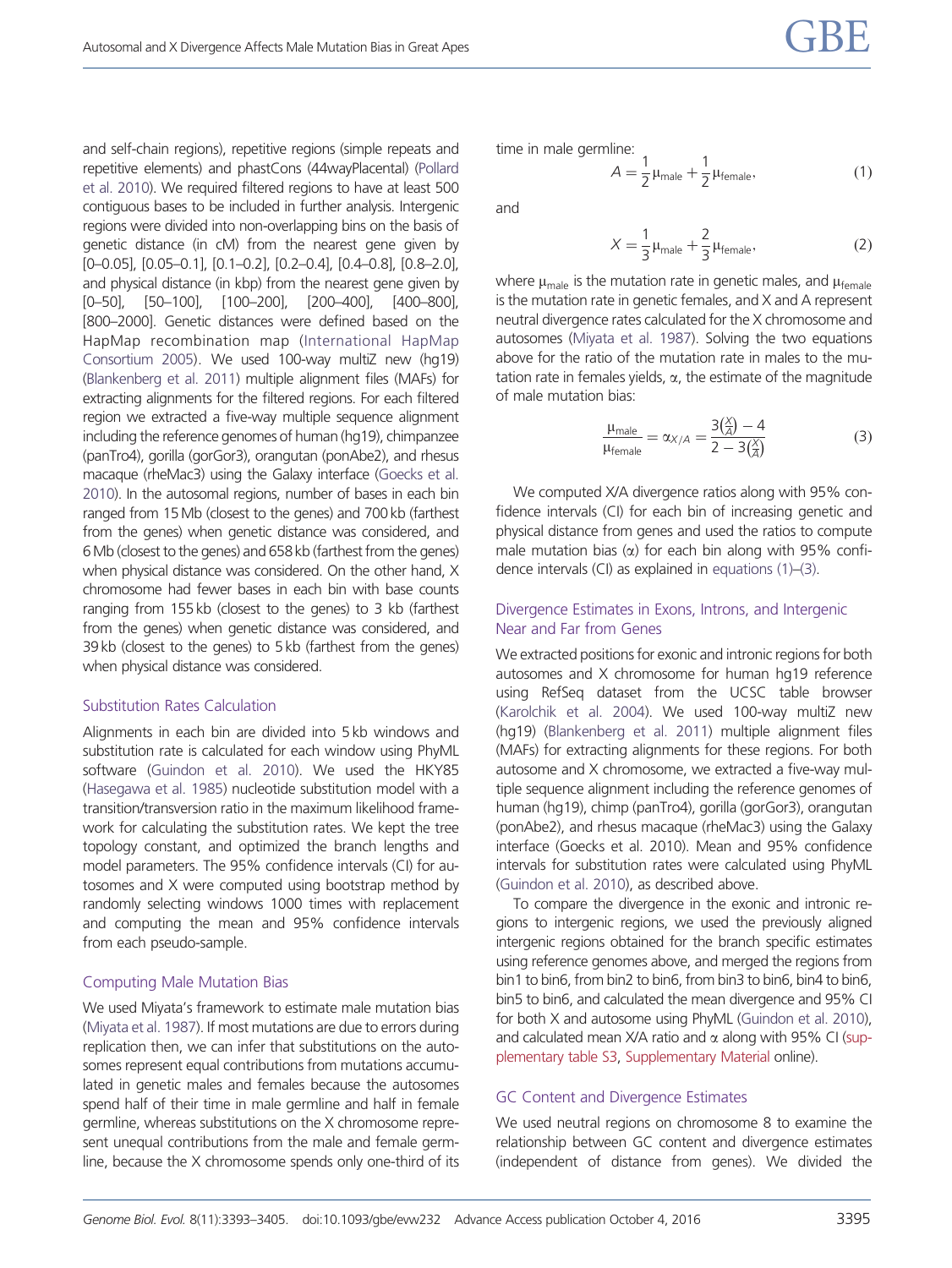chromosome into 5 kb windows, and selected the windows where number of filtered loci was greater than 2 kb. We performed multiple sequence alignment in Galaxy (Goecks et al. 2010) using the reference genomes as described above and calculated mean and 95% confidence intervals for substitution rates using PhyML program [\(Guindon et al.](#page-11-0) [2010\)](#page-11-0) described above.

## Results

#### Divergence from the MRCA of Great Apes Differs with Distance from Genes by Chromosome Type

To examine how divergence varies with distance from genes on both the autosomes and the X chromosome, we evaluated divergence in windows of increasing genetic distance from the nearest gene for ten great ape populations [\(fig. 1](#page-4-0)). We found that divergence in putatively neutral regions increased as the distance from genes increased on both the X and the autosomes [\(fig. 1\)](#page-4-0). We observed that divergence estimates exhibit a similar pattern along the genome for all great ape subspecies [\(fig. 1](#page-4-0)). This was expected because divergence estimates were computed from the MRCA of great apes (approximately 10.5 million years ago, MYA) [\(Prado-Martinez et al. 2013](#page-12-0)) to each modern species [\(fig. 2A\)](#page-5-0), therefore much of the evolutionary history is shared along the branches. Divergence increases monotonically on the autosomes, and increases across most bins on the X chromosome [\(fig. 1\)](#page-4-0). Interestingly, we also observed that divergence on the X chromosome increases faster than the autosomes with increasing distance from genes ([fig.](#page-4-0) [1\)](#page-4-0). As a consequence of different patterns of divergence on the X chromosome and autosomes, we observed that the ratio of X/A divergence increases with increasing distance from genes, driven by a faster increase in the rate of divergence on the X chromosome relative to the autosomes ([sup](http://gbe.oxfordjournals.org/lookup/suppl/doi:10.1093/gbe/evw232/-/DC1)[plementary fig. S1](http://gbe.oxfordjournals.org/lookup/suppl/doi:10.1093/gbe/evw232/-/DC1), [Supplementary Material](http://gbe.oxfordjournals.org/lookup/suppl/doi:10.1093/gbe/evw232/-/DC1) online). However, the observed divergence in the recently diverged populations could be inflated by diversity present in the ancestral population. To attempt to correct these divergence estimates for ancestral polymorphism, we used diversity estimates (and multipliers of diversity estimates) of autosomes and X chromosomes from the modern populations as a proxy for diversity in ancestral populations [\(supplementary text S1 and fig. S1,](http://gbe.oxfordjournals.org/lookup/suppl/doi:10.1093/gbe/evw232/-/DC1) [Supplementary Material](http://gbe.oxfordjournals.org/lookup/suppl/doi:10.1093/gbe/evw232/-/DC1) online). Because modern and ancestral populations likely differ in effective population size ([Pool](#page-12-0) [and Nielsen 2007;](#page-12-0) [Prado-Martinez et al. 2013\)](#page-12-0), we acknowledge that this correction may not be sufficient to get the exact estimate of divergence.

#### Estimates of Male Mutation Bias Are Higher Near Genes than Far from Genes When Measured to the MRCA of Great Apes

Male mutation bias, the ratio of the mutation rate in males to females  $(\alpha)$ , is estimated from genetic divergence data on the X and autosomes, assuming they spend different amounts of time in the male and female germline [\(Miyata et al. 1987](#page-11-0); [Li](#page-11-0) [et al. 2002](#page-11-0); [Makova and Li 2002;](#page-11-0) [Makova et al. 2004;](#page-11-0) [Taylor](#page-12-0) [et al. 2006](#page-12-0); [Wilson Sayres and Makova 2011\)](#page-12-0). Our finding that patterns of divergence on the X and autosomes are different near and far from genes suggests that genomic regions analyzed will greatly affect estimates of  $\alpha$  from substitution rates. To investigate this further, we computed  $\alpha$  with increasing distance from genes. For all great apes we observed higher  $\alpha$  values in genomic regions near genes, and lower estimates far from genes ([fig. 2;](#page-5-0) [supplementary fig. S2](http://gbe.oxfordjournals.org/lookup/suppl/doi:10.1093/gbe/evw232/-/DC1) and table S1, [Supplementary Material](http://gbe.oxfordjournals.org/lookup/suppl/doi:10.1093/gbe/evw232/-/DC1) online). Using both the corrected and uncorrected X/A divergence ratios, we computed  $\alpha$  with increasing distance from genes. For all great apes,  $\alpha$  values are higher in genomic regions near genes, and lower far from genes [\(supplementary fig. S2](http://gbe.oxfordjournals.org/lookup/suppl/doi:10.1093/gbe/evw232/-/DC1), [Supplementary Material](http://gbe.oxfordjournals.org/lookup/suppl/doi:10.1093/gbe/evw232/-/DC1) online). Estimates of male mutation bias near genes are approximately twice as high as estimates in regions farthest from the genes ([fig. 2B\)](#page-5-0).

#### Ape Branch-Specific Substitution Rates Vary with Distance from Genes When Measuring in Both Genetic and Physical Distance

We computed genome-wide, branch-specific divergence estimates in bins corresponding to varying distances from genes measured using both genetic distance (in centimorgans, cM) and physical distance (in base pairs, bp) to investigate species-specific estimates of  $\alpha$ . Across the genome, divergence increases as either genetic distance ([fig. 3A](#page-6-0)) or physical distance ([fig. 3B\)](#page-6-0) from genes increases. Paralleling observations of substitutions to the great ape common ancestor, divergence on X chromosome increases faster than autosomes with increasing distance from genes [\(fig. 3](#page-6-0)). Consequently, the branch-specific ratio of X/A divergence also increases with increasing distance from the genes ([fig. 3](#page-6-0)). However, the X/A ratio increases monotonically with increasing physical distance ([fig. 3B](#page-6-0)) but not genetic distance [\(fig. 3A\)](#page-6-0), due to a reduction in X-chromosome divergence in the 0.1–0.2 cM bin in most species.

#### Very Similar X/a Ratios Can Give Dramatically Different Estimates of Male Mutation Bias Using the Current Framework

Using the X/A ratios calculated from branch-specific divergence in great apes species, we computed the magnitude of male mutation bias  $(\alpha)$  with increasing distance from the genes, using both genetic and physical distance [\(fig. 4](#page-7-0) and [supplementary table S2,](http://gbe.oxfordjournals.org/lookup/suppl/doi:10.1093/gbe/evw232/-/DC1) [Supplementary Material](http://gbe.oxfordjournals.org/lookup/suppl/doi:10.1093/gbe/evw232/-/DC1) online). Branch-specific estimates of the X/A ratio focus on recent time. The observed branch-specific X/A ratios are lower than X/A ratios measured to the MRCA of great apes, and corresponding branch-specific  $\alpha$  values are much higher than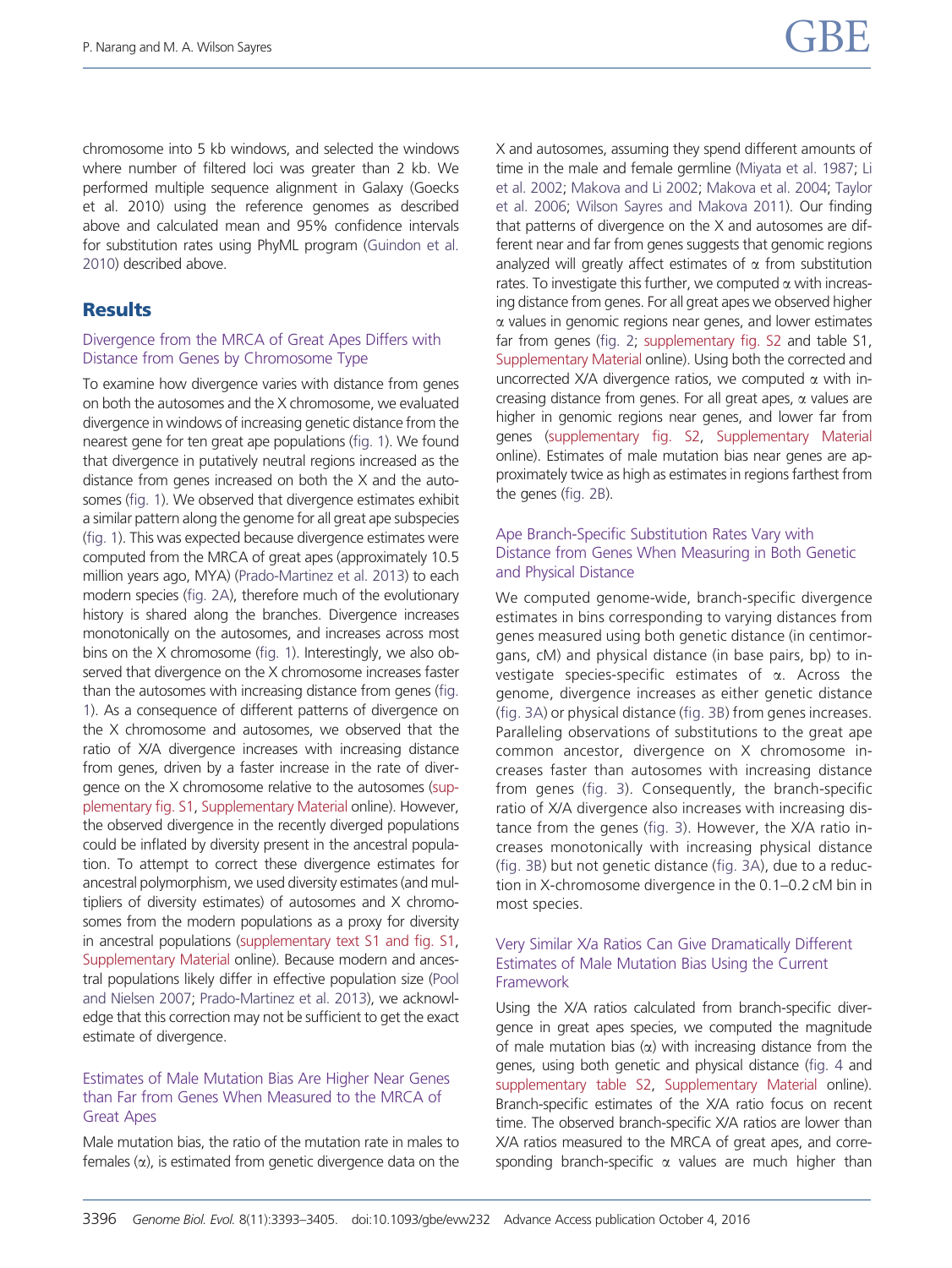<span id="page-4-0"></span>

FIG. 1.-Divergence from the MRCA across great apes using population data. Divergence increases with distance from genes faster on the X chromosome (blue) than on the autosomes (red) for all great ape subspecies, plotted as lines with bars representing 95% confidence intervals calculated using 1000 bootstrap replicates. The difference between the divergences of two consecutive bins is plotted as bars between each pair of bins (Bin 1 =0–0.05cM, Bin 2 = 0.05–0.1 cM, Bin 3= 0.1–0.2 cM, Bin 4 =0.2–0.4cM, Bin 5 = 0.4–0.8cM, Bin 6= 0.8–2.0 cM).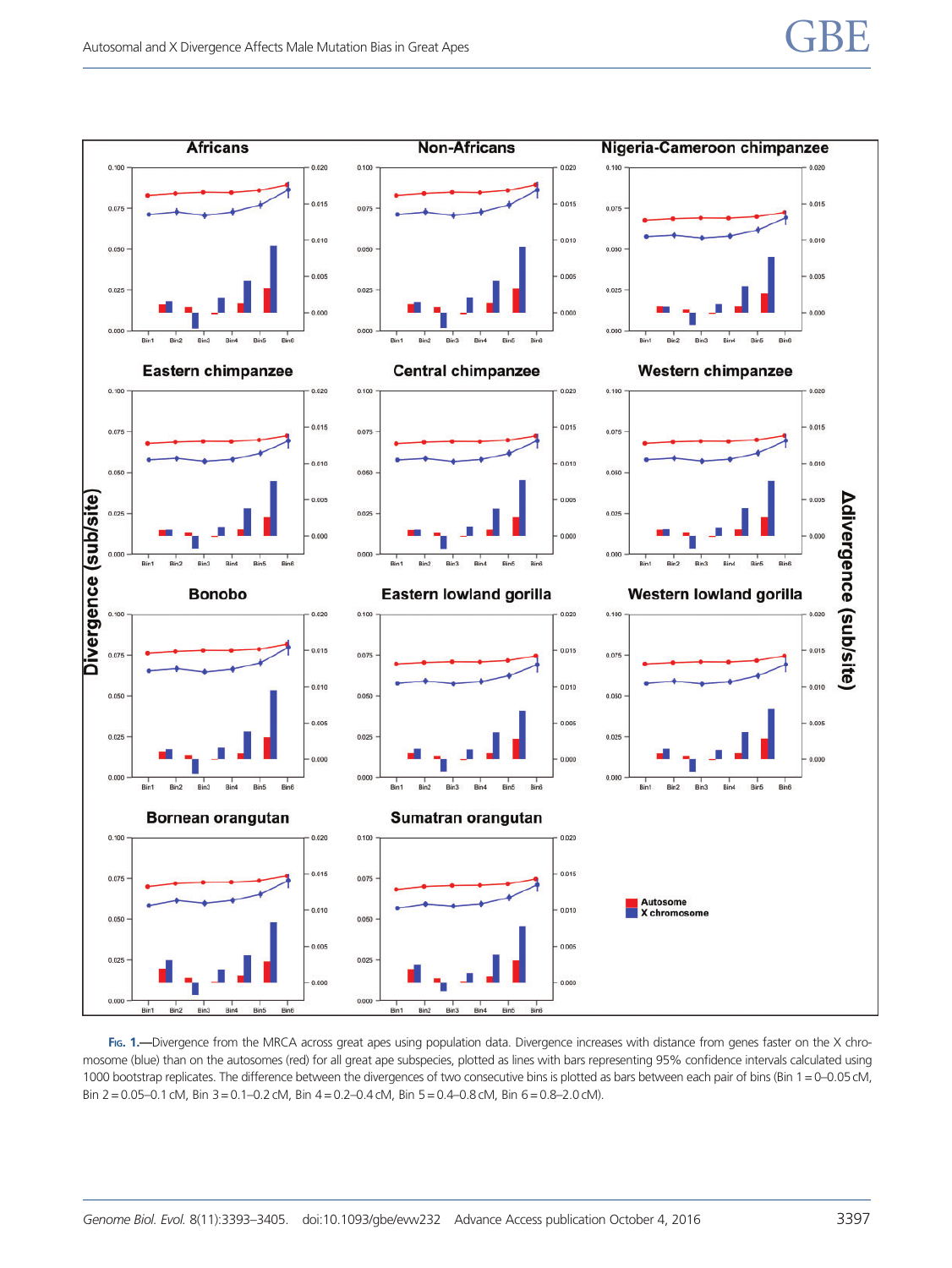<span id="page-5-0"></span>

FIG. 2.—Male mutation bias computed along each branch of great ape to the MRCA. (A) Phylogeny of great apes species to estimate divergence from the great ape MRCA. (B) Male mutation bias estimates ( $\alpha$ ), corrected for ancestral diversity (pi), near (Bin 1 = 0-0.05 cM) and far (Bin 6 = 0.8-2.0 cM) from the genes.

estimates using divergence to the ape MRCA ([supplementary](http://gbe.oxfordjournals.org/lookup/suppl/doi:10.1093/gbe/evw232/-/DC1) [table S1](http://gbe.oxfordjournals.org/lookup/suppl/doi:10.1093/gbe/evw232/-/DC1) and fig. S2, [Supplementary Material](http://gbe.oxfordjournals.org/lookup/suppl/doi:10.1093/gbe/evw232/-/DC1) online). Further, branch-specific estimates of  $\alpha$  vary widely with increasing distance from genes [\(supplementary table S2,](http://gbe.oxfordjournals.org/lookup/suppl/doi:10.1093/gbe/evw232/-/DC1) [Supplementary Material](http://gbe.oxfordjournals.org/lookup/suppl/doi:10.1093/gbe/evw232/-/DC1) online). Estimates of  $\alpha$  in the three bins nearest to genes are 3–10 times greater than  $\alpha$  estimates in the three bins farthest from genes, which were much more similar to each other ([fig. 4](#page-7-0); [supplemen](http://gbe.oxfordjournals.org/lookup/suppl/doi:10.1093/gbe/evw232/-/DC1)[tary table S2](http://gbe.oxfordjournals.org/lookup/suppl/doi:10.1093/gbe/evw232/-/DC1), [Supplementary Material](http://gbe.oxfordjournals.org/lookup/suppl/doi:10.1093/gbe/evw232/-/DC1) online). Therefore, to reduce the stochasticity in estimates of male mutation bias due to unequal divergence with distance from genes on the X versus the autosomes, we measured the X/A ratio in the intergenic regions far from genes, which corresponds to removing the first 0.2 cM (if using genetic distance) or 200 kbp (if using physical distance) of intergenic regions near genes ([supplementary fig. S3](http://gbe.oxfordjournals.org/lookup/suppl/doi:10.1093/gbe/evw232/-/DC1), [Supplementary](http://gbe.oxfordjournals.org/lookup/suppl/doi:10.1093/gbe/evw232/-/DC1) [Material](http://gbe.oxfordjournals.org/lookup/suppl/doi:10.1093/gbe/evw232/-/DC1) online;  $X/A$  ratios,  $\alpha$  values, and 95% CI for all species in intergenic regions far from genes are in [supple](http://gbe.oxfordjournals.org/lookup/suppl/doi:10.1093/gbe/evw232/-/DC1)[mentary table S3,](http://gbe.oxfordjournals.org/lookup/suppl/doi:10.1093/gbe/evw232/-/DC1) [Supplementary Material](http://gbe.oxfordjournals.org/lookup/suppl/doi:10.1093/gbe/evw232/-/DC1) online).

#### Different Divergence Estimates for Genic and Intergenic Regions on Autosomes and X-Chromosomes

To further investigate differential patterns of divergence on the X chromosome and autosomes in humans, we calculated and compared the ratio of  $X/A$  divergence and  $\alpha$  for exons, introns, intergenic regions near genes (Bin 1–Bin3), intergenic regions far from genes (Bin 4–Bin 6), and all intergenic regions (Bin 1–Bin 6), and ([supplementary fig. S3](http://gbe.oxfordjournals.org/lookup/suppl/doi:10.1093/gbe/evw232/-/DC1) and [table S3](http://gbe.oxfordjournals.org/lookup/suppl/doi:10.1093/gbe/evw232/-/DC1), [Supplementary Material](http://gbe.oxfordjournals.org/lookup/suppl/doi:10.1093/gbe/evw232/-/DC1) online). For both the X chromosome and autosomes, branch-specific divergence was significantly lower within exons than introns or any of the intergenic regions ([supplementary fig. S3,](http://gbe.oxfordjournals.org/lookup/suppl/doi:10.1093/gbe/evw232/-/DC1) [Supplementary Material](http://gbe.oxfordjournals.org/lookup/suppl/doi:10.1093/gbe/evw232/-/DC1) online). Whereas divergence in introns was significantly lower than divergence in any of the intergenic intervals on the autosomes, divergence on the X chromosomes is very similar between introns and intergenic regions near genes [\(supplementary](http://gbe.oxfordjournals.org/lookup/suppl/doi:10.1093/gbe/evw232/-/DC1) [fig. S3,](http://gbe.oxfordjournals.org/lookup/suppl/doi:10.1093/gbe/evw232/-/DC1) [Supplementary Material](http://gbe.oxfordjournals.org/lookup/suppl/doi:10.1093/gbe/evw232/-/DC1) online). Consequently, we do not observe a monotonic increase in the X/A divergence ratio across exons, introns, intergenic regions near genes, and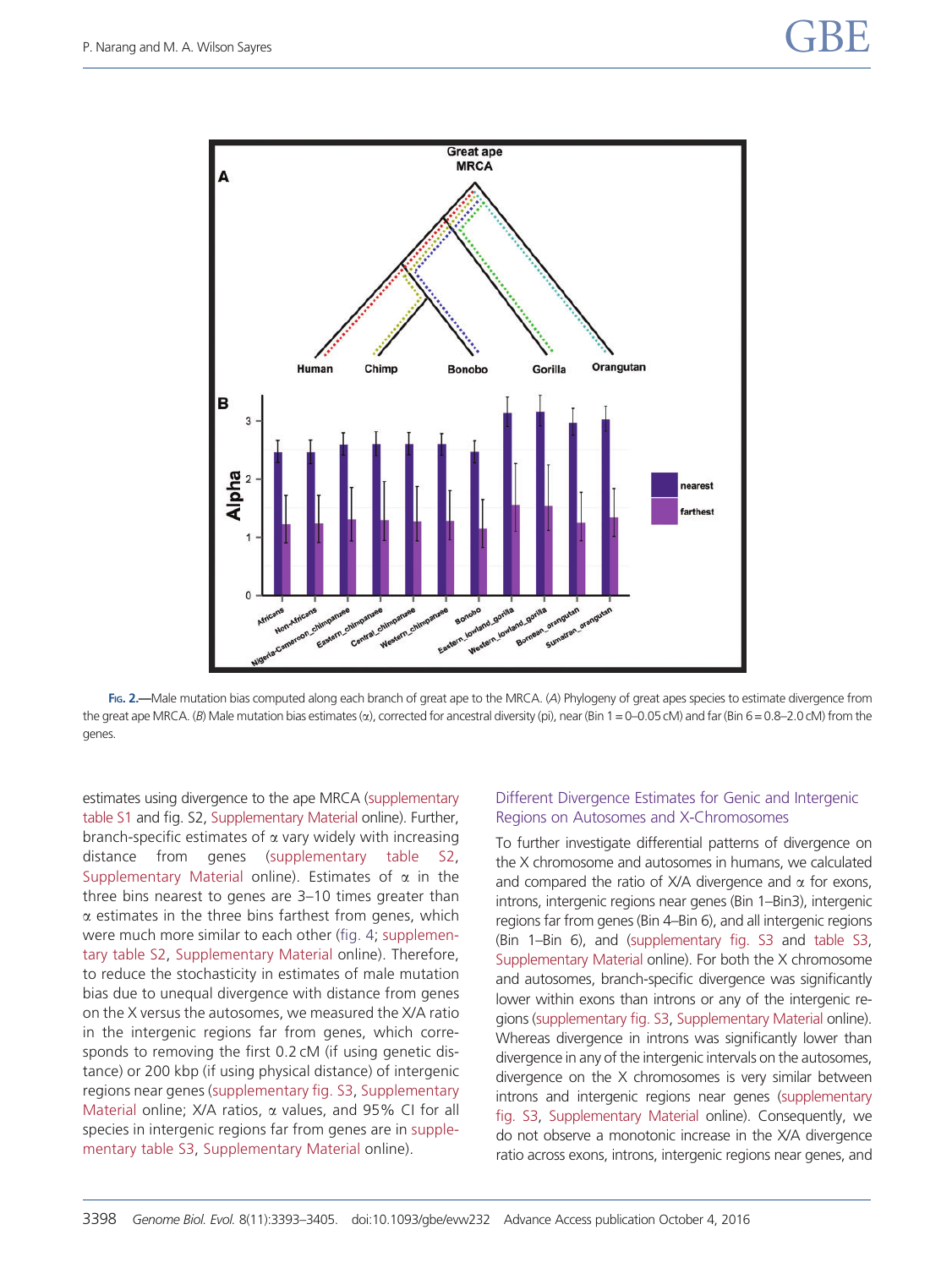<span id="page-6-0"></span>

FIG. 3.—Branch specific divergence estimates across great apes using reference genome. (A) Divergence on autosomes, X chromosome and X/ A ratio plotted in bins with genetic distance from genes (Bin 1 = 0-0.05 cM, Bin 2 = 0.05-0.1 cM, Bin 3 = 0.1-0.2 cM, Bin 4 = 0.2-0.4 cM, Bin 5 = 0.4–0.8 cM, Bin 6 = 0.8–2.0 cM). (B) Divergence on autosomes, X chromosome and X/A ratio plotted in bins with physical distance from genes (Bin 1 = 0–50 kbp, Bin 2 = 50–100 kbp, Bin 3 = 100–200 kbp, Bin 4 = 200–400 kbp, Bin 5 = 400–800 kbp, Bin 6 = 800–2000 kbp).

far from genes [\(supplementary fig. S3,](http://gbe.oxfordjournals.org/lookup/suppl/doi:10.1093/gbe/evw232/-/DC1) [Supplementary](http://gbe.oxfordjournals.org/lookup/suppl/doi:10.1093/gbe/evw232/-/DC1) [Material](http://gbe.oxfordjournals.org/lookup/suppl/doi:10.1093/gbe/evw232/-/DC1) online).

#### Potential Confounders Cannot Explain Differences in X-Linked and Autosomal Divergence with Increasing Distance from Genes

To investigate the potential role of GC content with substitution rate variation we accessed how GC content correlates with divergence in bins of increasing distance from genes ([supplementary fig. S4,](http://gbe.oxfordjournals.org/lookup/suppl/doi:10.1093/gbe/evw232/-/DC1) [Supplementary Material](http://gbe.oxfordjournals.org/lookup/suppl/doi:10.1093/gbe/evw232/-/DC1) online). GC content decreases with increasing distance from genes, whereas divergence increases with distance from genes. This either suggests that there is a negative correlation between GC content and substitution rate (contrary to some expectations and observations) ([Piganeau et al. 2002](#page-12-0); [Smith et al. 2002](#page-12-0)), or that both GC content and divergence are correlated with distance from genes. To distinguish between these two alternatives, we computed divergence and GC content in windows independent of distance from genes and found no relationship between GC content and substitution rate ([supplementary fig. S4,](http://gbe.oxfordjournals.org/lookup/suppl/doi:10.1093/gbe/evw232/-/DC1) [Supplementary Material](http://gbe.oxfordjournals.org/lookup/suppl/doi:10.1093/gbe/evw232/-/DC1) online).

To investigate if reduced X-linked divergence could be due to differences in gene density of autosomes and X chromosomes, we calculated relative gene density for all the chromosomes in human [\(supplementary fig. S5,](http://gbe.oxfordjournals.org/lookup/suppl/doi:10.1093/gbe/evw232/-/DC1) [Supplementary](http://gbe.oxfordjournals.org/lookup/suppl/doi:10.1093/gbe/evw232/-/DC1) [Material](http://gbe.oxfordjournals.org/lookup/suppl/doi:10.1093/gbe/evw232/-/DC1) online). Although not the lowest, we observe that the density of genes on the X chromosome is relatively low, compared with most autosomes [\(supplementary fig. S5](http://gbe.oxfordjournals.org/lookup/suppl/doi:10.1093/gbe/evw232/-/DC1), [Supplementary Material](http://gbe.oxfordjournals.org/lookup/suppl/doi:10.1093/gbe/evw232/-/DC1) online). However, a lower gene density would be expected to correlate with more unconstrained regions, and higher estimates of divergence between species, thus, it is unlikely that gene density explains lower X-linked versus autosomal divergence near genes. We also compared sizes of introns on both autosomes and X-chromosome [\(sup](http://gbe.oxfordjournals.org/lookup/suppl/doi:10.1093/gbe/evw232/-/DC1)[plementary fig. S6,](http://gbe.oxfordjournals.org/lookup/suppl/doi:10.1093/gbe/evw232/-/DC1) [Supplementary Material](http://gbe.oxfordjournals.org/lookup/suppl/doi:10.1093/gbe/evw232/-/DC1) online). The distribution of intron sizes for autosomes and X chromosomes are not significantly different (Wilcoxon rank-sum test P-value: 0.511), suggesting that differential patterns of divergence on X and autosomes are not due to differences in intron sizes ([supplementary fig. S6](http://gbe.oxfordjournals.org/lookup/suppl/doi:10.1093/gbe/evw232/-/DC1), [Supplementary Material](http://gbe.oxfordjournals.org/lookup/suppl/doi:10.1093/gbe/evw232/-/DC1) online).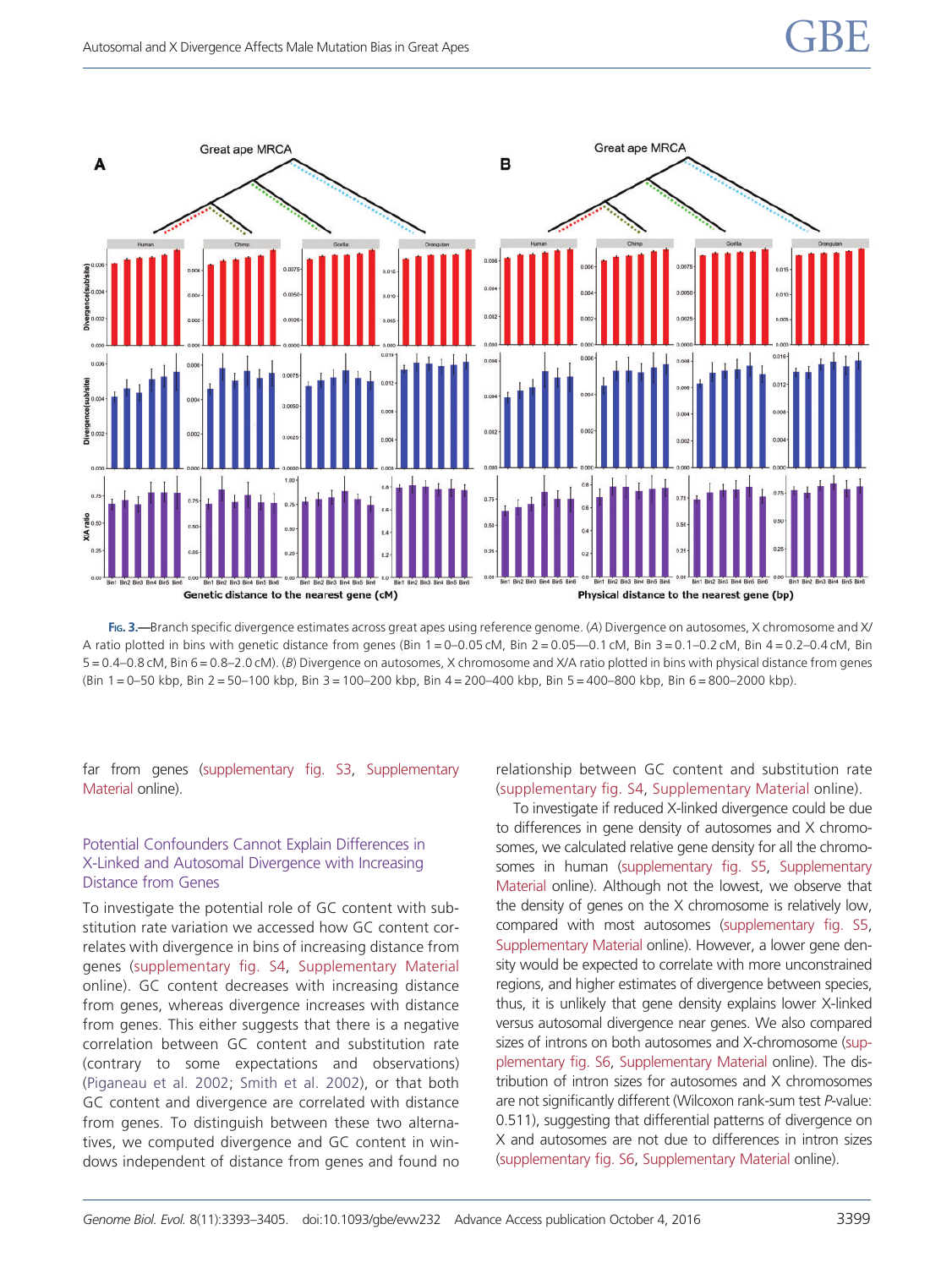<span id="page-7-0"></span>

FIG. 4.—Male mutation bias estimates for humans using branch specific divergence estimates. (A)  $\alpha$  values and 95% CIs represented on plots of variation of alpha as a function of X/A ratio (eq. 3), where X/A divergence ratio is calculated using genetic distance from genes. (B)  $\alpha$  values and 95% CIs represented on plots of variation of alpha as a function of X/A ratio (eq. 3), where X/A divergence ratio is calculated using physical distance from genes.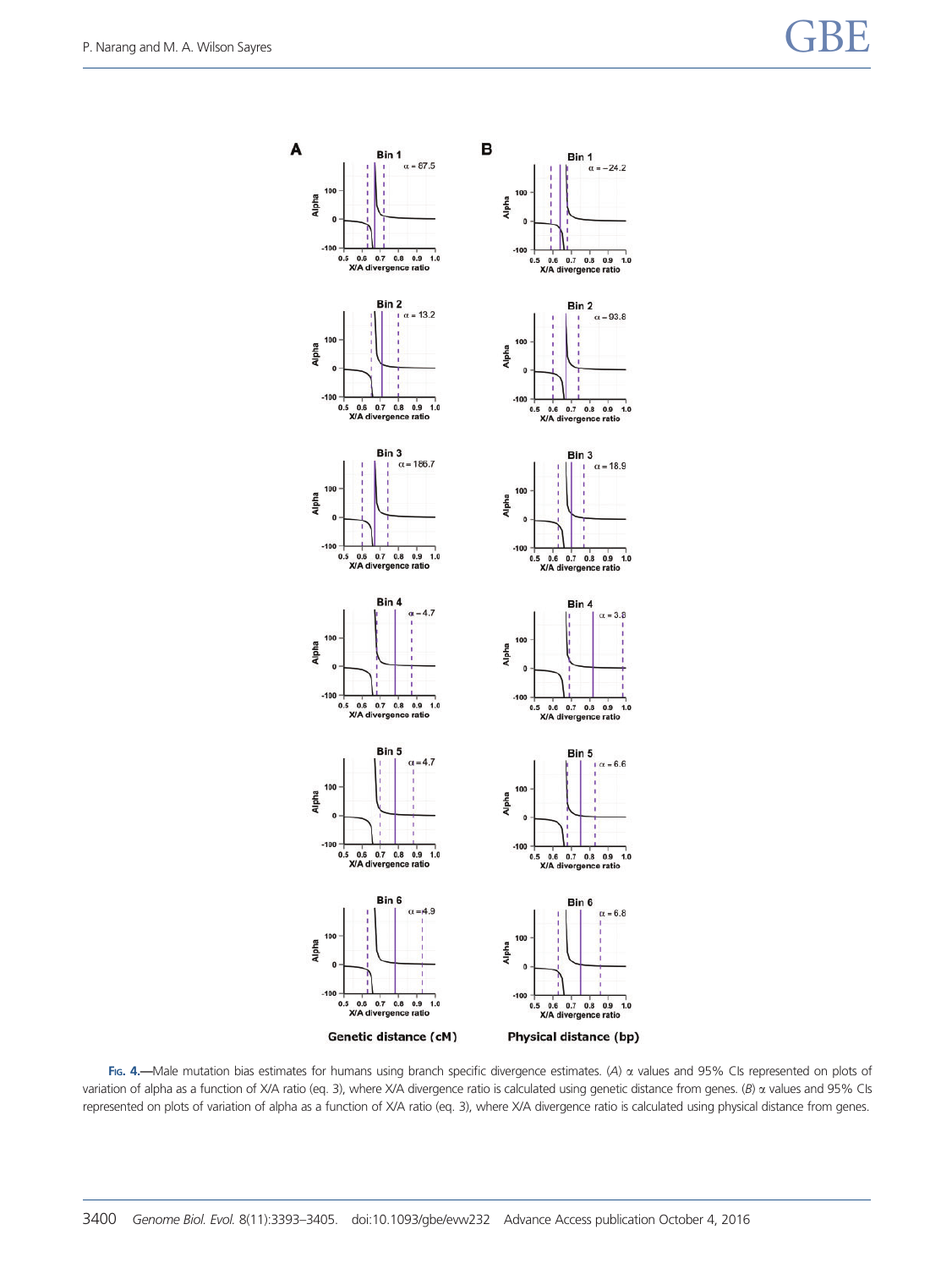## **Discussion**

#### Factors Affecting Intergenic X-Linked and Autosomal **Divergence**

Across great ape species, and on different time scales, we observe that divergence increases with distance from genes across the genome, and that divergence increases faster with distance from genes on the X chromosome than on the autosomes. This parallels observations of similar patterns of differential population diversity between X and autosomes with distance from genes within humans [\(Hammer et al. 2010;](#page-11-0) [Gottipati et al. 2011](#page-11-0); [Prado-Martinez et al. 2013](#page-12-0); [Arbiza](#page-10-0) [et al. 2014;](#page-10-0) [Veeramah et al. 2014;](#page-12-0) [Nam et al. 2015](#page-12-0)). Variable patterns of divergence with distance from genes results in increasing X/A divergence ratios and corresponds to decreasing estimates of the magnitude of male mutation bias with increasing distance from genes. There are several possible explanations for the patterns we observe, but a likely explanation is that selection is acting to reduce divergence differently on the X chromosome and autosomes. Increasing divergence with distance from genes across the autosomes and X chromosomes could occur if selection is acting to affect fixation of polymorphic alleles in unconstrained regions near selected regions in the ancestral population ([Hellmann](#page-11-0) [et al. 2003](#page-11-0); [Reed et al. 2005;](#page-12-0) [Begun et al. 2007](#page-11-0); [McVicker](#page-11-0) [et al. 2009](#page-11-0); [Lohmueller et al. 2011](#page-11-0)). An alternative explanation for the pattern we observe is that regions near genes are not truly unconstrained, and the filters for neutral regions that we used are missing regions near genes that are also directly affected by selection.

The difference between the X and autosomes is consistent with observations that selection on linked neutral sites has a stronger effect on the X chromosome than on the autosomes across the great apes [\(Hudson and Kaplan 1995;](#page-11-0) [Charlesworth 1996;](#page-11-0) [Orr and Betancourt 2001;](#page-12-0) [Vicoso and](#page-12-0) [Charlesworth 2006](#page-12-0); Á[vila et al. 2015](#page-11-0); [Coolon et al. 2015](#page-11-0)). Natural selection is expected to be more efficient on the X chromosome because it is hemizygous in males, and recessive alleles will be routinely exposed to selection [\(Vicoso and](#page-12-0) [Charlesworth 2006](#page-12-0), [2009;](#page-12-0) [Coolon et al. 2015\)](#page-11-0). Although divergence in unconstrained regions has been predicted to be unaffected by linked selection [\(Birky and Walsh 1988\)](#page-11-0), other work suggests that selection in the ancestral population may affect estimates of species divergence in linked neutral regions [\(Hellmann et al. 2003](#page-11-0); [Reed et al. 2005](#page-12-0); [Begun et al. 2007;](#page-11-0) [McVicker et al. 2009](#page-11-0); [Lohmueller et al. 2011](#page-11-0); [Phung et al.](#page-12-0) [2016\)](#page-12-0).

Another possible explanation for the difference in substitution rates in intergenic regions of the X chromosome versus the autosomes across great apes is the evolution of X-inactivation [\(Carrel and Willard 2005](#page-11-0)). Gene expression on the X chromosome evolved in response to gene loss on the Y chromosome [\(Wilson Sayres and Makova 2013\)](#page-12-0), with the X chromosome accumulating motifs predicted to be associated with inhibiting or allowing gene-specific silencing on one X chromosome [\(Carrel et al. 2006\)](#page-11-0). Long interspersed repeats (L1s) hypothesized to be involved in X inactivation ([Lyon 1998](#page-11-0)), are found abundantly in the regions close to inactive genes ([Carrel](#page-11-0) [et al. 2006\)](#page-11-0). Motifs related to X-inactivation are overrepresented within repetitive elements, and primarily occur in intergenic regions near affected genes [\(Carrel et al.](#page-11-0) [2006](#page-11-0)). Although most motifs are expected to occur in repetitive elements, which are filtered out of our analysis, some unidentified motifs may also accumulate near genes on the X chromosome [\(Horvath et al. 2013\)](#page-11-0) and may be included in putatively neutral regions. Selection acting to maintain these motifs would affect estimates of substitution rates on the X chromosome, but not the autosomes, near genes. Consistent with this explanation, we observed that the divergence is reduced more on the X than the autosomes (yielding a lower X/A ratio) in intergenic regions near genes, where these motifs are predicted, than in intronic regions, where a difference between the X and autosomes due to X-inactivation is not expected ([supplementary fig. S3,](http://gbe.oxfordjournals.org/lookup/suppl/doi:10.1093/gbe/evw232/-/DC1) [Supplementary](http://gbe.oxfordjournals.org/lookup/suppl/doi:10.1093/gbe/evw232/-/DC1) [Material](http://gbe.oxfordjournals.org/lookup/suppl/doi:10.1093/gbe/evw232/-/DC1) online).

We also investigated if factors affecting mutation rate variation along the genome, like local GC content, can explain differences in X-linked and autosomal divergence with increasing distance from genes. GC content is a potential confounder of substitution rate variation, but the expected correlation is unclear [\(Piganeau et al. 2002](#page-12-0); [Smith et al.](#page-12-0) [2002](#page-12-0); [Arndt et al. 2005](#page-11-0); [Mugal and Ellegren 2011\)](#page-11-0). GC content decreases with increasing distance from genes, whereas divergence increases with distance from genes ([supplemen](http://gbe.oxfordjournals.org/lookup/suppl/doi:10.1093/gbe/evw232/-/DC1)[tary fig. S4](http://gbe.oxfordjournals.org/lookup/suppl/doi:10.1093/gbe/evw232/-/DC1), [Supplementary Material](http://gbe.oxfordjournals.org/lookup/suppl/doi:10.1093/gbe/evw232/-/DC1) online), and there is no correlation between GC content and divergence in a chromosome [\(supplementary fig. S4,](http://gbe.oxfordjournals.org/lookup/suppl/doi:10.1093/gbe/evw232/-/DC1) [Supplementary Material](http://gbe.oxfordjournals.org/lookup/suppl/doi:10.1093/gbe/evw232/-/DC1) online). Thus, our analysis suggests that both GC content and substitution rate vary with distance from genes, but that it is not GC content itself that is driving changes in substitution rate variation with distance from genes. Also, we show that both the differences between the gene density ([supplementary fig. S5](http://gbe.oxfordjournals.org/lookup/suppl/doi:10.1093/gbe/evw232/-/DC1), [Supplementary Material](http://gbe.oxfordjournals.org/lookup/suppl/doi:10.1093/gbe/evw232/-/DC1) online), as well as intron sizes [\(sup](http://gbe.oxfordjournals.org/lookup/suppl/doi:10.1093/gbe/evw232/-/DC1)[plementary fig. S6,](http://gbe.oxfordjournals.org/lookup/suppl/doi:10.1093/gbe/evw232/-/DC1) [Supplementary Material](http://gbe.oxfordjournals.org/lookup/suppl/doi:10.1093/gbe/evw232/-/DC1) online), between X and autosomes, is unlikely to be responsible for the higher X-linked divergence. Other factors like context dependent effects, especially the accumulation of substitutions at methylated CpG dinucleotides, are known to affect the mutation rate in mammals [\(Hwang and Green 2004\)](#page-11-0), and could potentially differ between the X chromosome and autosomes. Biological mechanisms like variations in transcription coupled repair can expose the DNA to mutagens [\(Hanawalt and Spivak](#page-11-0) [2008](#page-11-0)), thus affecting mutation rate variation in the region. Additional processes, like differential replication timing of X chromosome and autosomes [\(Lubelsky et al. 2014](#page-11-0)), or different recombination rates in males and females [\(Coop and](#page-11-0) [Przeworski 2007\)](#page-11-0), could impact mutation rate variation differently on autosomes and X chromosome. Though, given our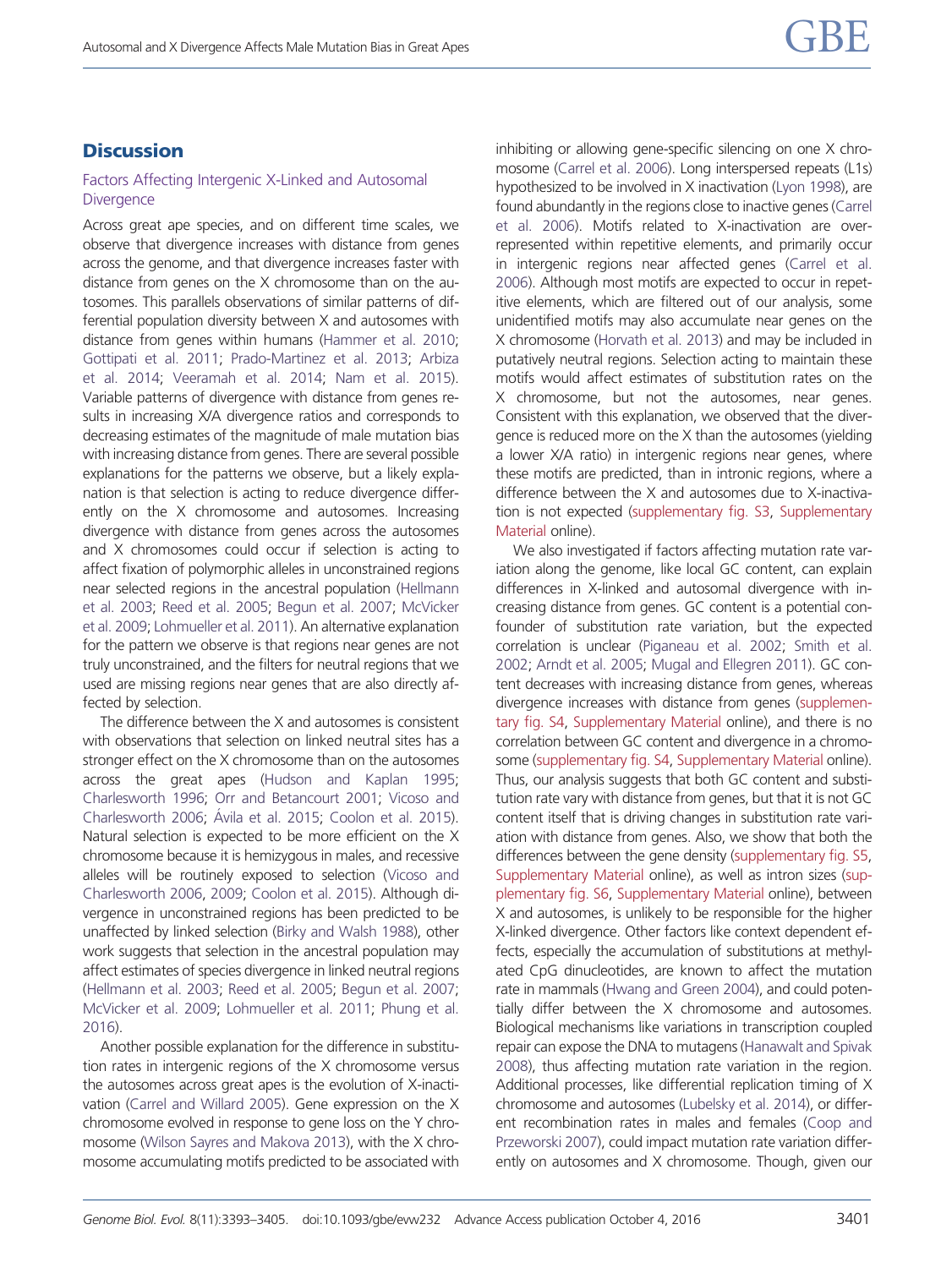estimates of gene density and intron size on the X and autosomes, neither of these mechanisms would be expected to result in the observed pattern.

#### Male Mutation Bias Decreases with Distance from Genes Regardless of Measuring Using Genetic or Physical **Distance**

We used genetic distances to estimate divergence from the MRCA for great apes. Our results show an increase in divergence as the distance from genes increases on both autosomes and X chromosomes, but the increase on the X chromosome is non-monotonic [\(fig. 1\)](#page-4-0). Estimates on the X chromosome show a reduction in divergence at a distance of 0.1–0.2 cM from the genes [\(fig. 1\)](#page-4-0). The low X/A divergence ratio and high male mutation bias estimates around the same genetic distance (0.1–0.2 cM) appear to be driven by the low divergence on the X relative to the autosomes ([supplementary](http://gbe.oxfordjournals.org/lookup/suppl/doi:10.1093/gbe/evw232/-/DC1) [figs. S1 and S2](http://gbe.oxfordjournals.org/lookup/suppl/doi:10.1093/gbe/evw232/-/DC1), [Supplementary Material](http://gbe.oxfordjournals.org/lookup/suppl/doi:10.1093/gbe/evw232/-/DC1) online). This could be an artifact of the genetic map used to map the genetic distances, or due to additional constrained regions on the X chromosome. Interestingly, X-linked nucleotide diversity in human populations showed a similar trend around 0.11– 0.19 cM in two previous studies [\(Gottipati et al. 2011;](#page-11-0) [Arbiza et al. 2014\)](#page-10-0). We also observed lower divergence on the X chromosome at this distance using branch-specific estimates for the human branch, using the human recombination map [\(International HapMap Consortium 2005\)](#page-11-0), when distance from genes was measured using cM but not bp ([fig.](#page-6-0) [3\)](#page-6-0). Genetic maps used to estimate genetic distance rely on obtaining accurate estimates of genome-wide recombination rates, and are influenced by multiple factors, therefore accurate determination of genetic distance is very challenging. Recombination hotspots vary significantly across species and even between populations of the same species [\(Auton et al.](#page-11-0) [2012\)](#page-11-0). Further, the correlations among broad-scale recombination rates are found to decline more rapidly than nucleotide divergence between species across great apes [\(Stevison et al.](#page-12-0) [2016\)](#page-12-0), questioning the reliability of using the genetic map of a single species for comparative genomics purposes. Divergence estimates within the 0.1–0.2 cM from genes on the X chromosome could be reduced due to additional constrained regions on the X chromosome not filtered out, but then such a reduction would also be expected—but was not observed—in similar windows of physical distance ([fig. 3](#page-6-0)). We used both the genetic and physical distances from genes to calculate male mutation bias for the branch specific estimates, and both methods show an overall decrease in  $\alpha$  as distance from genes increases [\(fig. 4,](#page-7-0) [supplementary table S2,](http://gbe.oxfordjournals.org/lookup/suppl/doi:10.1093/gbe/evw232/-/DC1) [Supplementary Material](http://gbe.oxfordjournals.org/lookup/suppl/doi:10.1093/gbe/evw232/-/DC1) online), and provide similar  $\alpha$  estimates in intergenic regions far from genes ([supplementary](http://gbe.oxfordjournals.org/lookup/suppl/doi:10.1093/gbe/evw232/-/DC1) [fig. S3](http://gbe.oxfordjournals.org/lookup/suppl/doi:10.1093/gbe/evw232/-/DC1) and [table S3,](http://gbe.oxfordjournals.org/lookup/suppl/doi:10.1093/gbe/evw232/-/DC1) [Supplementary Material](http://gbe.oxfordjournals.org/lookup/suppl/doi:10.1093/gbe/evw232/-/DC1) online). However, given the high turnover of recombination hotspots, we propose that for the purposes of examining the patterns of

divergence, physical distance from genes is a more reliable metric than genetic distance, as it is free from any skews stemming from interspecies recombination rate variation.

#### Asymptotic Estimates of Alpha from the Current Framework

In the current framework for estimating  $\alpha$  from the X/A substitution rate ratio (eq. 3; "Materials and Methods" scetion), an asymptote occurs at an X/A ratio of 2/3. As the X/A approaches 2/3, the denominator approaches 0, yielding  $\alpha$ values of infinity, and negative  $\alpha$  values if the ratio of X/A divergence is lower than 2/3. A consequence of using this equation, and relying on the X/A divergence estimates computed between species to infer male mutation bias is that small changes in the X/A ratio can yield drastic variations in  $\alpha$ , and the possibility of  $\alpha$  values that are not meaningful (e.g., negative  $\alpha$  values; [fig. 4](#page-7-0)). The ratio of X/A divergence in bins from Bin1 to Bin3 is relatively low (<0.75) mainly driven by low divergence on X chromosome, which leads to larger estimates of  $\alpha$  in these regions [\(fig. 3;](#page-6-0) [supplementary fig. S3](http://gbe.oxfordjournals.org/lookup/suppl/doi:10.1093/gbe/evw232/-/DC1) and [sup](http://gbe.oxfordjournals.org/lookup/suppl/doi:10.1093/gbe/evw232/-/DC1)[plementary table S2,](http://gbe.oxfordjournals.org/lookup/suppl/doi:10.1093/gbe/evw232/-/DC1) [Supplementary Material](http://gbe.oxfordjournals.org/lookup/suppl/doi:10.1093/gbe/evw232/-/DC1) online). Therefore, we removed the first 0.2 cM (if using genetic distance) or 200 kbp (if using physical distance) of intergenic regions near genes, thus only including genetic regions from Bin4 to Bin6 ([supplementary fig. S3](http://gbe.oxfordjournals.org/lookup/suppl/doi:10.1093/gbe/evw232/-/DC1) and [table S3](http://gbe.oxfordjournals.org/lookup/suppl/doi:10.1093/gbe/evw232/-/DC1), [Supplementary Material](http://gbe.oxfordjournals.org/lookup/suppl/doi:10.1093/gbe/evw232/-/DC1) online). We propose that future studies of the magnitude of male mutation bias report the X/A ratio and 95% confidence interval as well as the corresponding  $\alpha$  value to allow for better interpretation of variation in  $\alpha$ .

#### Male Mutation Bias across the Great Ape Lineage

Generation time is the strongest predictor of variation in male mutation bias ([Wilson Sayres and Makova 2011\)](#page-12-0), likely because in species with shorter generation times, there will be fewer differences in the number of male germline cell divisions relative to female germline cell divisions. Estimates of generation time are highest in modern humans (29.1 years), and decrease with increasing evolutionary divergence, with chimpanzees (24.63 years), and gorillas (19.28 years) ([Langergraber et al. 2012](#page-11-0)). Orangutans have a similar average generation time to chimpanzees of 24.4 years ([Wich 2009\)](#page-12-0). Branch-specific  $\alpha$  estimates also vary across the great apes. For humans, chimpanzees, and gorillas (which have roughly similar branch lengths in this comparison), using genetic and physical distance, respectively, we estimate that male mutation bias is highest for chimpanzees 5.33 (95% CI: 2.88– 17.73) and 7.96 (95% CI: 4.34–23.48), lowest for gorilla 3.32 (95% CI: 2.08–5.66) and 3.10 (95% CI: 2.13–4.79), and intermediate for humans at 4.31 (95% CI: 2.57–9.26) and 6.45 (95% CI: 3.60–21.94) [\(table 1\)](#page-10-0). These branch-specific estimates are largely consistent with previous estimates for chimpanzee ([Presgraves and Yi 2009;](#page-12-0) [Wilson Sayres and](#page-12-0) [Makova 2011\)](#page-12-0), slightly higher than previous estimates for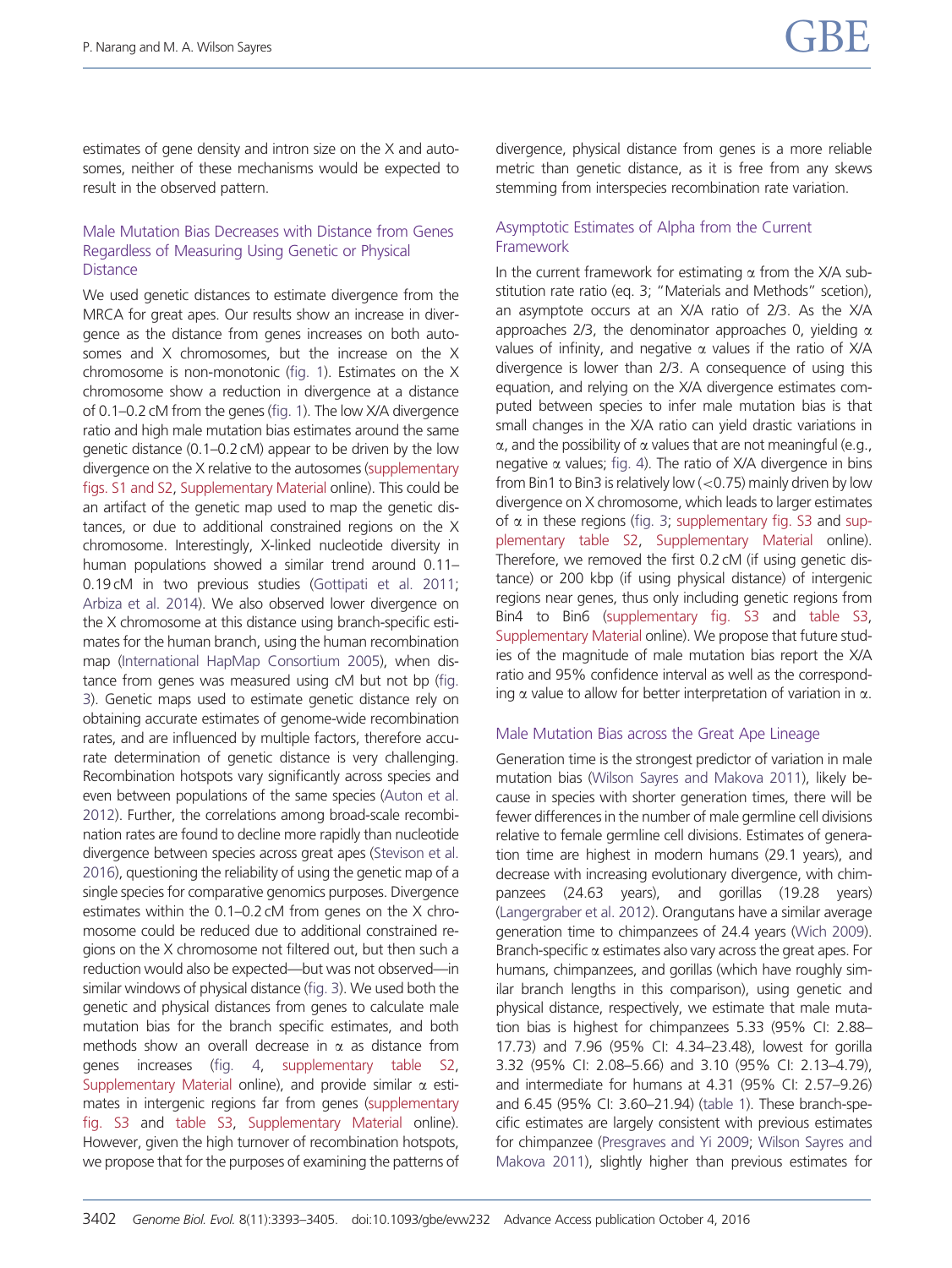<span id="page-10-0"></span>

| $\sim$<br>۰.<br>. .<br>v<br>× |  |  |  |  |
|-------------------------------|--|--|--|--|
|-------------------------------|--|--|--|--|

Branch-specific estimates of  $\alpha$  from the present study, in comparision with previous estimates

| <b>Species</b> | Present study (genetic distance, physical distance) | Wilson Sayres et al. 2011 | Presgraves and Yi 2009 |
|----------------|-----------------------------------------------------|---------------------------|------------------------|
| Human          | 4.31 (2.57-9.26) 6.45 (3.60-21.94)                  | 20.09 (8.34-inf)          | 4.91(2.97-9.16)        |
| Chimpanzee     | 5.33 (2.88-17.73) 7.96 (4.34-23.48)                 | $3.61(2.54 - 5.28)$       | 4.39(2.80–8.21)        |
| Gorilla        | 3.32 (2.08–5.66) 3.10 (2.13–4.79)                   | 2.53 (1.44-4.54)          | $2.08(1.53 - 2.93)$    |
| Orangutan      | 4.89 (3.42–7.21) 4.11 (3.14–5.69)                   | $3.53(2.62 - 5.04)$       | $1.96(1.59 - 2.46)$    |

gorilla [\(Presgraves and Yi 2009](#page-12-0); [Wilson Sayres and Makova](#page-12-0) [2011\)](#page-12-0), and similar to estimates for human [\(Taylor et al. 2006;](#page-12-0) [Presgraves and Yi 2009](#page-12-0); [Wilson Sayres and Makova 2011;](#page-12-0) [Xu](#page-12-0) [et al. 2012\)](#page-12-0). In contrast, we estimate male mutation bias to be higher in orangutan than previous reports [\(Presgraves and Yi](#page-12-0) [2009;](#page-12-0) [Xu et al. 2012](#page-12-0)): 4.89 (95% CI: 3.42–7.21) and 4.11 (95% CI: 3.14–5.69), using genetic and physical distance, respectively (table 1).

Generation time in modern chimpanzees is not as long as in modern humans [\(Langergraber et al. 2012](#page-11-0)), so the largest  $\alpha$ estimate in chimpanzees cannot be attributed to differences in generation time between these species. Alternatively, larger  $\alpha$ in chimpanzees may be due to differences in other life history traits, differences in natural selection acting on the X in chimpanzees relative to humans [\(Nam et al. 2015\)](#page-12-0) as well as technical artifacts (e.g., poorer sequence quality, especially on the X chromosome in chimpanzee, for which a male was sequenced ([Chimpanzee Sequencing and Analysis Consortium](#page-11-0) [2005\)](#page-11-0). Variation in male to female generation times may also explain some differences in estimates of male mutation bias (Amster and Sella, 2016). Theory suggests that sperm competition could drive a male-biased mutation rate, if sperm competition results in a larger quantity of sperm being produced [\(Blumenstiel, 2007\)](#page-11-0). Interestingly, the estimated measures of  $\alpha$ among great apes corresponds to the rank order of the intensity of sperm competition in great apes: chimpanzee  $>$  hu-man > orangutan > gorilla [\(Harcourt et al. 1981](#page-11-0); [Austin and](#page-11-0) [Short 1985](#page-11-0); [Dixon 2009\)](#page-11-0). Sperm competition was not found to be a significant predictor of variation in male mutation bias across the mammalian phylogeny ([Wilson Sayres and Makova](#page-12-0) [2011\)](#page-12-0). However, it is possible that predictors of sperm competition, and the competition itself, evolve quickly, and so any signal of the effect of sperm competition was washed out when considering patterns of male mutation bias over long evolutionary time (such as across all mammals), but may be apparent over shorter evolutionary time (such as in these primates).

## **Conclusions**

We studied X chromosome and autosomal divergence across the great ape showing that over both long (from the MRCA of great apes) and short (branch-specific) evolutionary time divergence increases with increasing distance from genes. Further, divergence increases faster on the X chromosome than the autosomes, differentially shaping patterns of divergence on the X chromosome and autosomes, and affecting estimates of male mutation bias. The increasing divergence in the intergenic regions with increasing distance from genes may be explained by constrained regions that are not filtered out across the genome, or potentially by linked selection acting to reduce variation near constrained regions. Divergence estimates from the MRCA of great apes result in estimates of male mutation bias close to genes that are twice as high as estimates farthest from genes. Similarly, branchspecific divergence estimates results in estimates of  $\alpha$  that are 3–10 times greater near genes than far from genes. However, the overall pattern is that male mutation bias has increased along the great ape lineage in modern apes relative to ancestral populations. Curiously, when taking a conservative estimate of male mutation bias in regions far from genes, we find that estimates of male mutation bias across great apes positively scale with levels of sperm competition. Our results shed light on differential patterns of divergence across genomic regions, across autosomes and X-chromosome, across species, and advance our understanding of male mutation bias in apes.

## Supplementary Material

[Supplementary figures S1–S6](http://gbe.oxfordjournals.org/lookup/suppl/doi:10.1093/gbe/evw232/-/DC1), [text S1,](http://gbe.oxfordjournals.org/lookup/suppl/doi:10.1093/gbe/evw232/-/DC1) and [tables S1–S3](http://gbe.oxfordjournals.org/lookup/suppl/doi:10.1093/gbe/evw232/-/DC1) is available at Genome Biology and Evolution online ([http://](http://www.gbe.oxfordjournals.org) [www.gbe.oxfordjournals.org](http://www.gbe.oxfordjournals.org)/).

## Acknowledgments

We thank Timothy H. Webster for helpful discussion and comments on the manuscript. This work was supported by startup funds from the School of Life Sciences and the Biodesign Institute at Arizona State University to MAWS. We thank Krishna Veeramah and August Woerner for sharing data.

## Literature Cited

- Akey JM. 2009. Constructing genomic maps of positive selection in humans: Where do we go from here? Genome Res. 19:711–722.
- Amster G, Sella G. 2016. Life history effects on the molecular clock of autosomes and sex chromosomes. Proc Natl Acad Sci U S A. 113:1588–1593.
- Arbiza L, Gottipati S, Siepel A, Keinan A. 2014. Contrasting X-linked and autosomal diversity across 14 human populations. Am J Hum Genet. 94:827–844.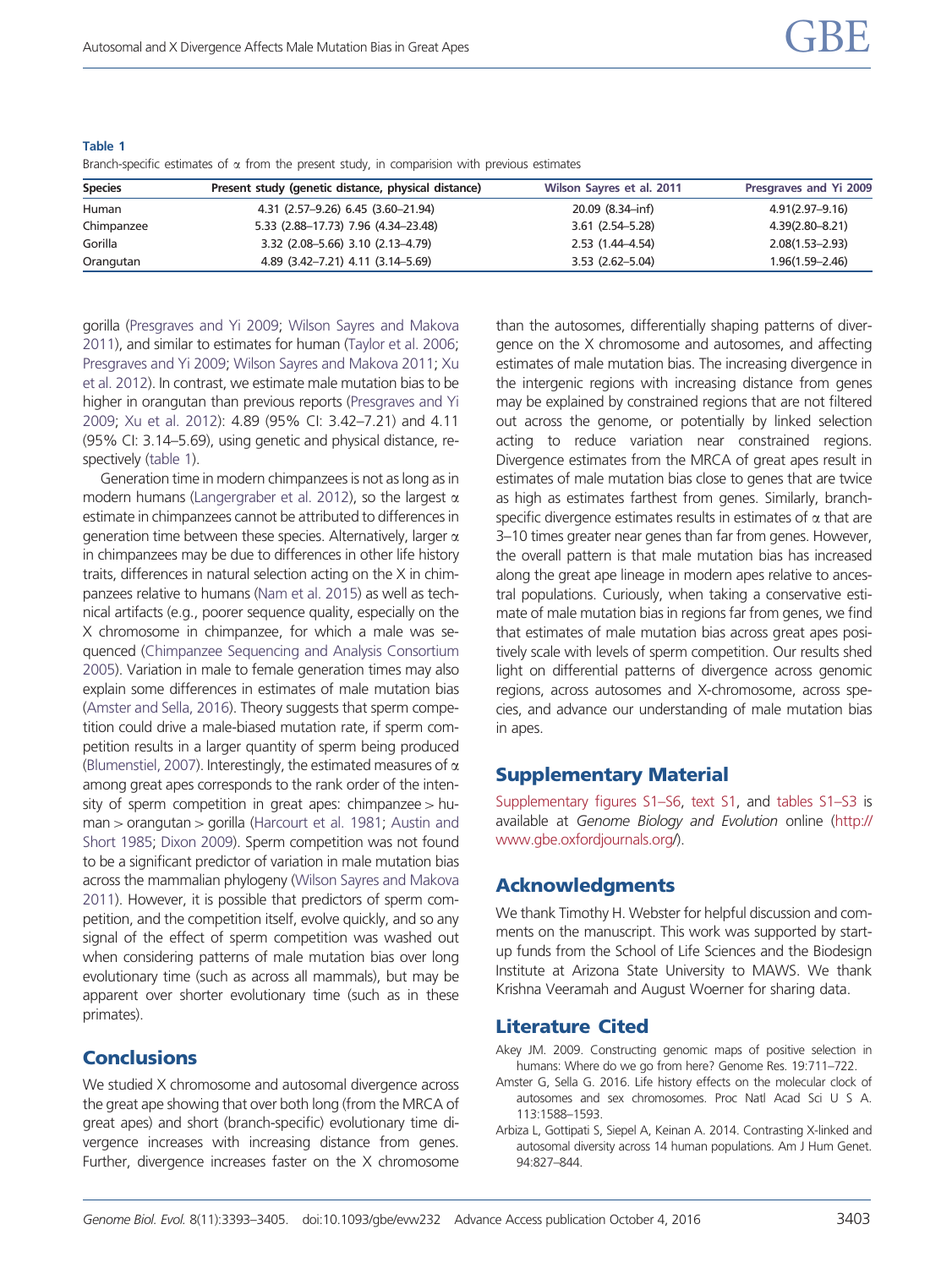- <span id="page-11-0"></span>Arbiza L, Zhong E, Keinan A. 2012. NRE: a tool for exploring neutral loci in the human genome. BMC Bioinformatics 13:301.
- Arndt PF, Hwa T, Petrov DA. 2005. Substantial regional variation in substitution rates in the human genome: importance of GC content, gene density, and telomere-specific effects. J Mol Evol. 60:748–763.
- Austin CR, Short RV. 1985. Reproduction in Mammals: Volume 4, Reproductive Fitness. Cambridge: Cambridge University Press.
- Auton A, et al. 2012. A fine-scale chimpanzee genetic map from population sequencing. Science 336:193–198.
- Ávila V, Campos JL, Charlesworth B, 2015. The effects of sex-biased gene expression and X-linkage on rates of adaptive protein sequence evolution in Drosophila. Biol Lett. 11:20150117.
- Axelsson E, Smith NGC, Sundström H, Berlin S, Ellegren H. 2004. Malebiased mutation rate and divergence in autosomal, Z-linked and Wlinked introns of chicken and turkey. Mol Biol Evol. 21:1538–1547.
- Bachtrog D. 2008. Evidence for male-driven evolution in drosophila. Mol Biol Evol. 25:617–619.
- Begun DJ, et al. 2007. Population genomics: whole-genome analysis of polymorphism and divergence in Drosophila simulans. PLoS Biol. 5:e310.
- Berlin S, et al. 2006. Substitution rate heterogeneity and the male mutation bias. J Mol Evol. 62:226–233.
- Birky CW, Walsh JB. 1988. Effects of linkage on rates of molecular evolution. Proc Natl Acad Sci U S A. 85:6414–6418.
- Blankenberg D, Taylor J, Nekrutenko A. 2011. Making whole genome multiple alignments usable for biologists. Bioinformatics 27:2426– 2428.
- Blumenstiel JP. 2007. Sperm competition can drive a male-biased mutation rate. J Theor Biol. 249:624–632.
- Carrel L, et al. 2006. Genomic environment predicts expression patterns on the human inactive X chromosome. PLoS Genet. 2:e151.
- Carrel L, Willard HF. 2005. X-inactivation profile reveals extensive variability in X-linked gene expression in females. Nature 434:400–404.
- Charlesworth B. 1996. Background selection and patterns of genetic diversity in Drosophila melanogaster. Genet Res. 68:131–149.
- Charlesworth B. 2012. The effects of deleterious mutations on evolution at linked sites. Genetics 190:5–22.
- Chimpanzee Sequencing and Analysis Consortium TCS and A. 2005. Initial sequence of the chimpanzee genome and comparison with the human genome. Nature 437:69–87.
- Coolon JD, et al. 2015. Molecular mechanisms and evolutionary processes contributing to accelerated divergence of gene expression on the drosophila X chromosome. Mol. Biol. Evol. 32:2605–2615.
- Coop G, Przeworski M. 2007. An evolutionary view of human recombination. Nat Rev Genet. 8:23–34.
- Dixon AF. 2009. Sexual Selection and the Origins of Human Mating Systems. Oxford: OUP.
- Drake JW, Charlesworth B, Charlesworth D, Crow JF. 1998. Rates of spontaneous mutation. Genetics 148:1667–1686.
- Elango N, Lee J, Peng Z, Loh Y-HE, Yi SV. 2009. Evolutionary rate variation in Old World monkeys. Biol Lett. 5:405–408.
- Ellegren H. 2007. Characteristics, causes and evolutionary consequences of male-biased mutation. Proc R Soc B Biol Sci. 274:1–10.
- Ellegren H, Fridolfsson A-K. 2003. Sex-specific mutation rates in Salmonid fish. J Mol Evol. 56:458–463.
- Goecks J, Nekrutenko A, Taylor J. Galaxy Team. 2010. Galaxy: a comprehensive approach for supporting accessible, reproducible, and transparent computational research in the life sciences. Genome Biol. 11:R86.
- Gottipati S, Arbiza L, Siepel A, Clark AG, Keinan A. 2011. Analyses of Xlinked and autosomal genetic variation in population-scale whole genome sequencing. Nat Genet. 43:741–743.
- Guindon S, et al. 2010. New algorithms and methods to estimate maximum-likelihood phylogenies: assessing the performance of PhyML 3.0. Syst Biol. 59:307–321.
- Hammer MF, et al. 2004. Heterogeneous patterns of variation among multiple human x-linked Loci: the possible role of diversity-reducing selection in non-africans. Genetics 167:1841–1853.
- Hammer MF, et al. 2010. The ratio of human X chromosome to autosome diversity is positively correlated with genetic distance from genes. Nat Genet. 42:830–831.
- Hammer MF, Mendez FL, Cox MP, Woerner AE, Wall JD. 2008. Sex-biased evolutionary forces shape genomic patterns of human diversity. PLOS Genet. 4:e1000202.
- Hanawalt PC, Spivak G. 2008. Transcription-coupled DNA repair: two decades of progress and surprises. Nat Rev Mol Cell Biol. 9:958–970.
- Harcourt AH, Harvey PH, Larson SG, Short RV. 1981. Testis weight, body weight and breeding system in primates. Nature 293:55–57.
- Hasegawa M, Kishino H, Yano T. 1985. Dating of the human-ape splitting by a molecular clock of mitochondrial DNA. J Mol Evol. 22:160–174.
- Hellmann I, Ebersberger I, Ptak SE, Pääbo S, Przeworski M. 2003. A neutral explanation for the correlation of diversity with recombination rates in humans. Am J Hum Genet. 72:1527–1535.
- Hinch AG, et al. 2011. The landscape of recombination in African Americans. Nature 476:170–175.
- Horvath LM, Li N, Carrel L. 2013. Deletion of an X-inactivation boundary disrupts adjacent gene silencing. PLoS Genet. 9:e1003952.
- Hudson RR, Kaplan NL. 1995. Deleterious background selection with recombination. Genetics 141:1605–1617.
- Hwang DG, Green P. 2004. Bayesian Markov chain Monte Carlo sequence analysis reveals varying neutral substitution patterns in mammalian evolution. Proc Natl Acad Sci U S A. 101:13994–14001.
- International HapMap Consortium. 2005. A haplotype map of the human genome. Nature 437:1299–1320.
- Karolchik D, et al. 2004. The UCSC Table Browser data retrieval tool. Nucleic Acids Res. 32:D493–D496.
- Kong A, et al. 2012. Rate of de novo mutations and the importance of father/'s age to disease risk. Nature 488:471–475.
- Langergraber KE, et al. 2012. Generation times in wild chimpanzees and gorillas suggest earlier divergence times in great ape and human evolution. Proc Natl Acad Sci U S A. 109:15716–15721.
- Li W-H, Yi S, Makova K. 2002. Male-driven evolution. Curr Opin Genet Dev. 12:650–656.
- Lohmueller KE, et al. 2011. Natural selection affects multiple aspects of genetic variation at putatively neutral sites across the human genome. PLoS Genet. 7:e1002326.
- Lubelsky Y, et al. 2014. DNA replication and transcription programs respond to the same chromatin cues. Genome Res. 24:1102–1114.
- Lyon MF. 1998. X-chromosome inactivation: a repeat hypothesis. Cytogenet Cell Genet. 80:133–137.
- Makova KD, Li W-H. 2002. Strong male-driven evolution of DNA sequences in humans and apes. Nature 416:624–626.
- Makova KD, Yang S, Chiaromonte F. 2004. Insertions and deletions are male biased too: a whole-genome analysis in rodents. Genome Res. 14:567–573.
- McVicker G, Gordon D, Davis C, Green P. 2009. Widespread genomic signatures of natural selection in hominid evolution. PLoS Genet. 5:e1000471.
- Miyata T, Hayashida H, Kuma K, Mitsuyasu K, Yasunaga T. 1987. Maledriven molecular evolution: a model and nucleotide sequence analysis. Cold Spring Harb Symp Quant Biol. 52:863–867.
- Mugal CF, Ellegren H. 2011. Substitution rate variation at human CpG sites correlates with non-CpG divergence, methylation level and GC content. Genome Biol. 12:R58.